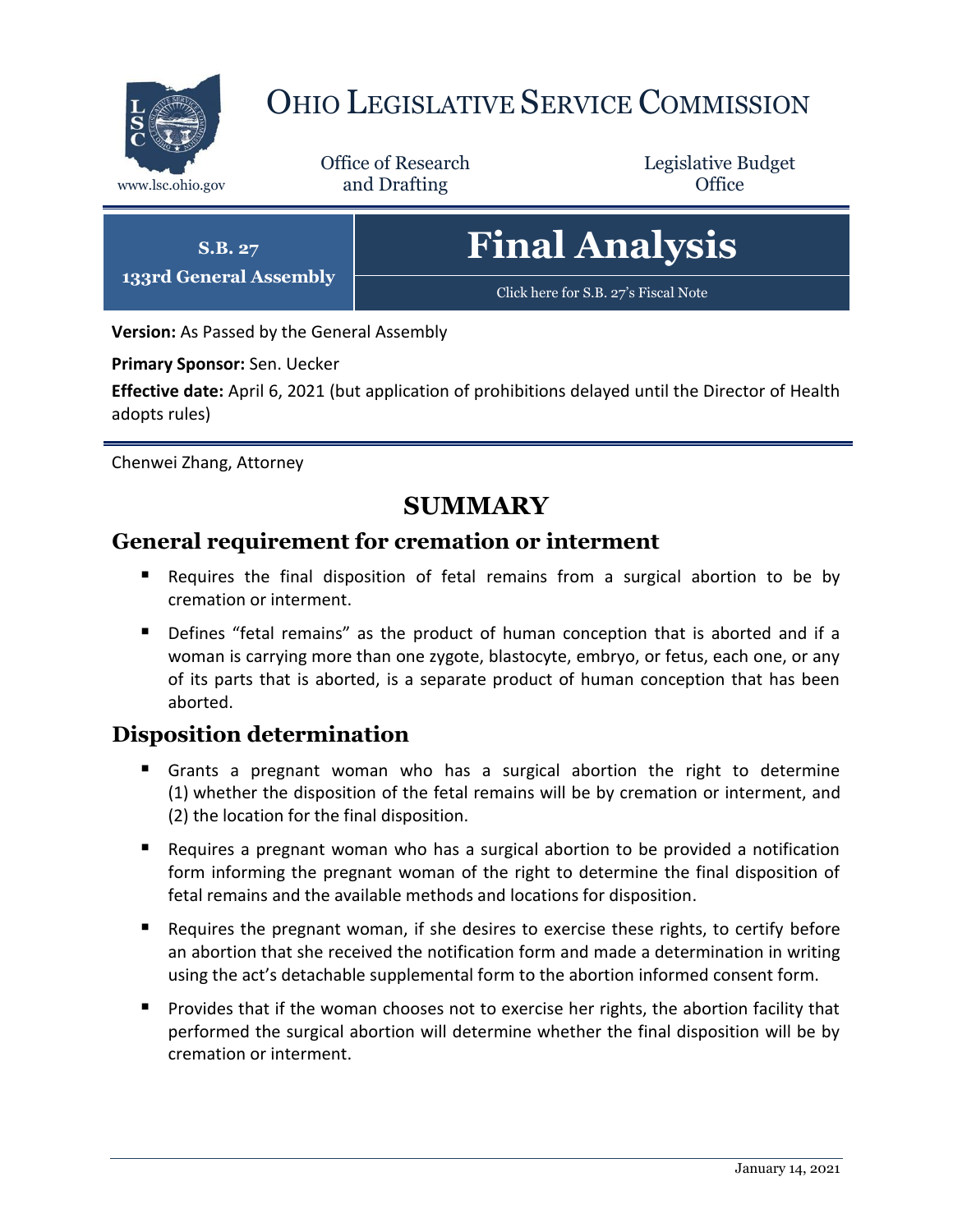- Requires parental consent by a parent, guardian, or custodian for a final disposition determination if the pregnant woman is under 18, unmarried, and unemancipated, unless a court has issued an order authorizing consent to the abortion.
- Requires the Director of Health to prescribe the detachable supplemental form, appended to the abortion informed consent form, to include the following information:
	- $\Box$  Whether the pregnant woman has indicated a method of disposition, and the preferred method selected;
	- Whether the pregnant woman has indicated a preference as to the location of disposition of the fetal remains;
	- $\Box$  The signature of the physician inducing or performing the abortion;
	- A medical identification number for the woman (not a printed name or signature).
- Requires, if a pregnant woman is carrying more than one zygote, blastocyte, embryo, or fetus, that each one aborted must be represented on its own form for abortion informed consent and the determination of the disposition of the remains or parental consent to the disposition.

# **Abortion facility requirements**

- **Prohibits an abortion facility from releasing fetal remains until the facility obtains a final** disposition determination or, if applicable, parental consent to the determination.
- Permits an abortion facility to arrange for the cremation or interment of fetal remains if the final disposition determination has been made or, if applicable, consented to.
- Requires an abortion facility to document in the woman's medical record the final disposition determination and, if applicable, parental consent to the determination.
- Requires an abortion facility to have written policies and procedures for cremation or interment of fetal remains from surgical abortions performed or induced in the facility.
- Requires an abortion facility to develop and maintain a written list of locations at which it provides or arranges for the final disposition of fetal remains from surgical abortions.
- **E** Requires an abortion facility to pay for the cremation or interment of the fetal remains in locations provided by the facility.
- **Provides that if the pregnant woman's final disposition determination specifies a** location for final disposition that is not provided by the facility, she is responsible for the costs related to the disposition at her chosen location.

# **Abortion informed consent expansion**

 Expands abortion informed consent requirements with respect to the 24-hour preabortion physician meetings and the consent forms to include zygote and blastocyte abortions.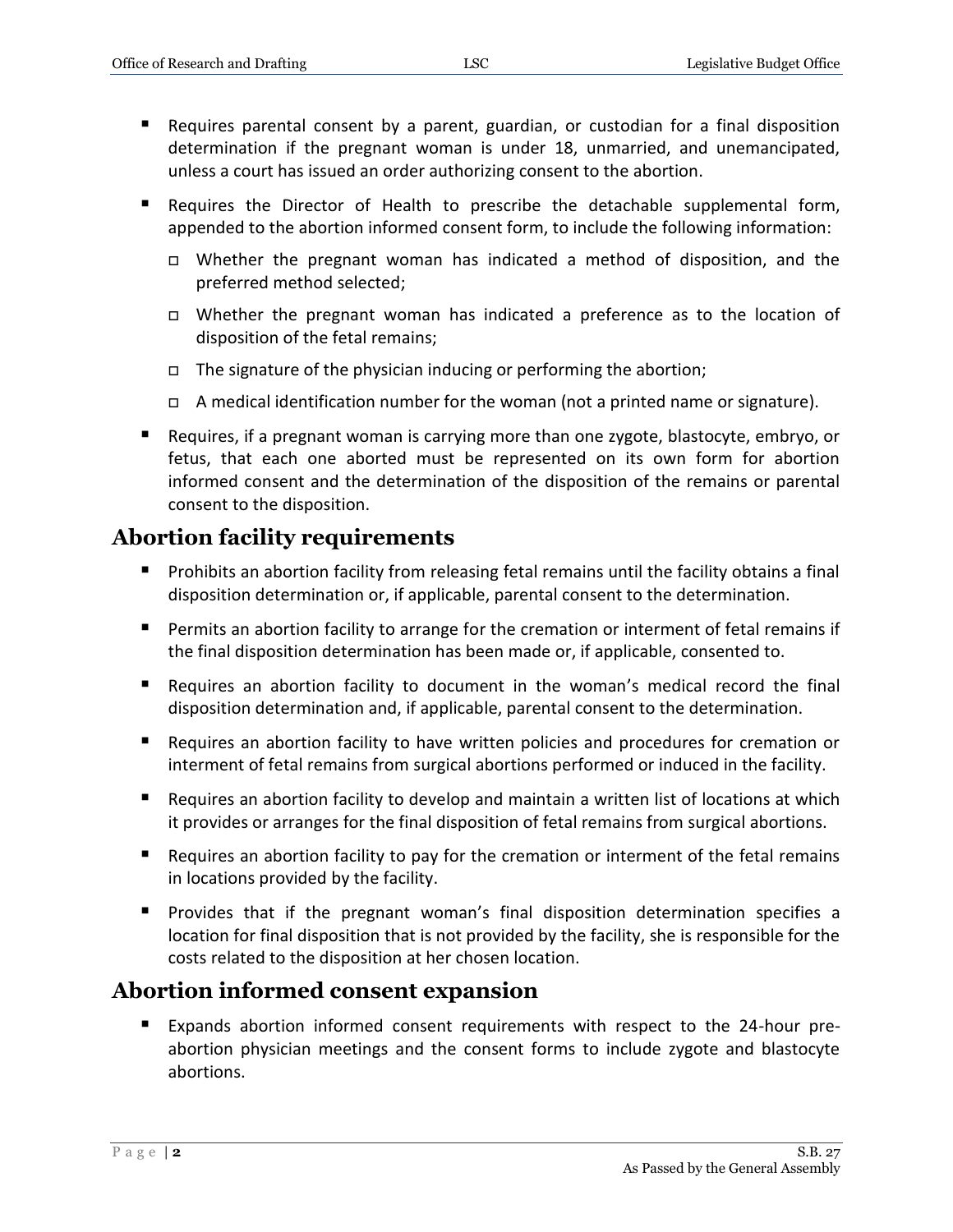# **Abortion report**

- Requires the attending physician for the abortion, when completing an individual "abortion report" required under law retained by the act, to include the method of final disposition of the fetal remains from a surgical abortion.
- Expands the individual abortion report and annual abortion report to require a report on the number of zygotes, blastoctyes, embryos, and fetuses aborted and the number for each woman, rather than just the number of abortions under previous law.
- Requires an abortion facility to maintain evidentiary documentation demonstrating the date and method of the disposition of all fetal remains from abortions performed or induced there.

# **Additional provisions regarding cremation**

**Requires the cremation of fetal remains from a surgical abortion to be performed in a** crematory facility subject to state regulation.

# **Rules**

- Requires the Director to adopt rules by July 6, 2021, necessary to carry out the act's provisions, including rules that prescribe the following:
	- $\Box$  The notification form informing the pregnant woman of the right to determine the final disposition of fetal remains and the available methods and locations for disposition;
	- The parental consent form;
	- $\Box$  A detachable supplemental form to the abortion informed consent form on which a pregnant woman is to make a final disposition determination; and
	- □ Procedures to complete the detachable supplemental form a reasonable time after a medical emergency or necessity has ended, when the emergency or necessity prevented the form's completion.

# **Prohibitions and penalty**

- **Prohibits any person from failing to comply with the act's requirements regarding** disposition of fetal remains.
- **Prohibits an operator of a crematory facility from (1) disposing of, (2) arranging for the** disposal of, or (3) arranging for the transfer and subsequent disposal of cremated fetal remains in a manner other than the following:
	- $\Box$  Placing them in a grave, crypt, or niche;
	- Scattering them in any dignified manner, including in a memorial garden, at sea, by air, or at a cemetery scattering ground; or
	- □ Any other lawful manner.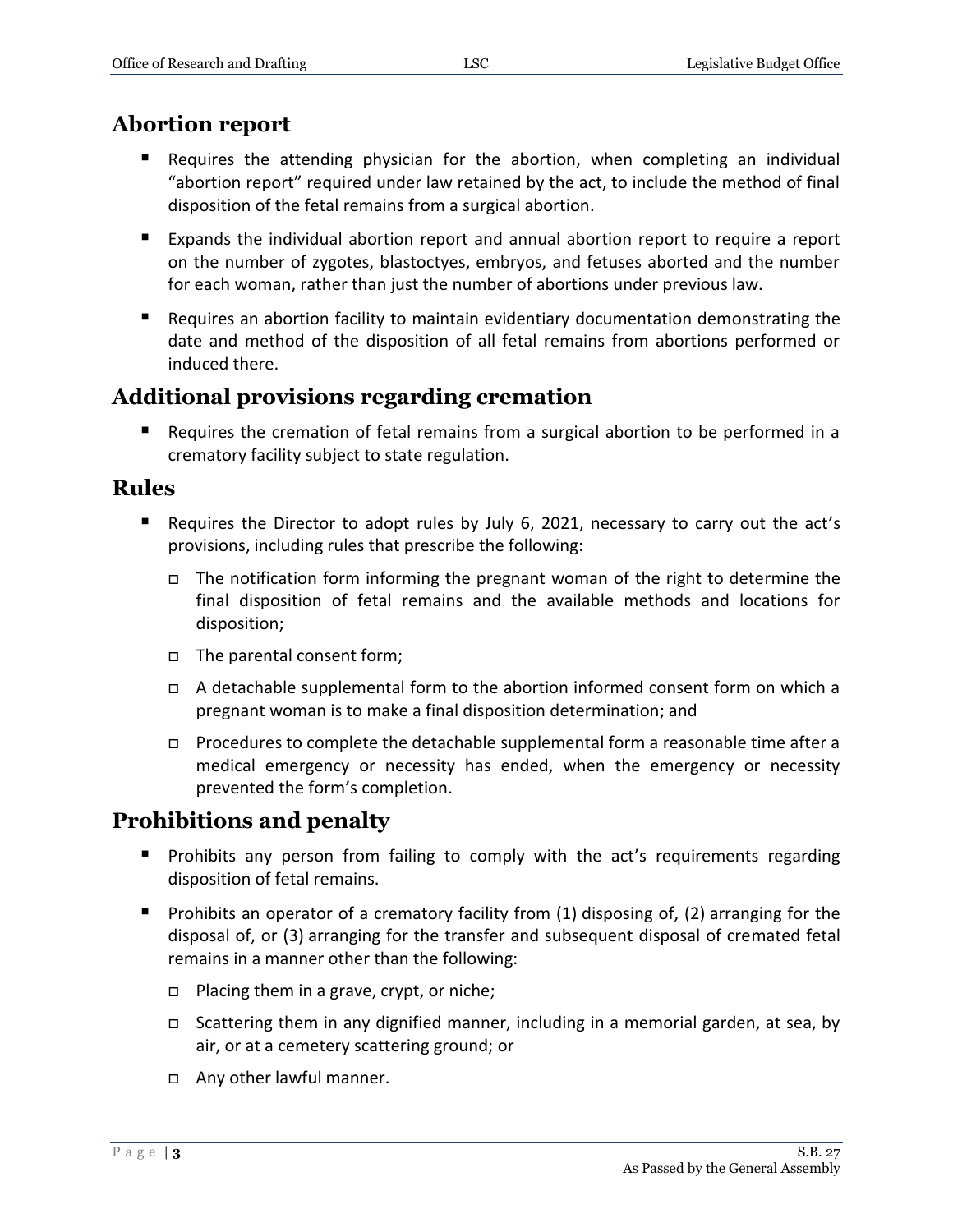- **Prohibits a crematory operator from cremating the fetal remains without receiving a** copy of a properly executed supplemental detachable form to the abortion informed consent form.
- **Provides that a person who knowingly violates the prohibitions is guilty of failure to** dispose of fetal remains humanely, a misdemeanor of the first degree.

# **Delayed enforcement**

Delays the application of the act's prohibitions until the Director adopts the rules.

# **Immunity**

- **Provides that a woman who has a surgical abortion is not guilty of failure to dispose of** fetal remains humanely if the fetal remains are not disposed of in compliance with the act's cremation or interment provisions.
- **Provides that a person who buries or cremates fetal remains from a surgical abortion is** not liable for or subject to damages in a civil action, prosecution in a criminal proceeding, or professional disciplinary action related to the disposal of fetal remains if the person does all of the following:
	- $\Box$  Acts in good faith compliance with the act's fetal remains disposition requirements;
	- □ Receives a copy of a properly executed detachable supplemental form to the abortion informed consent form; and
	- Acts in furtherance of the final disposition of the fetal remains.
- **Conditions the immunity granted to a person who buries or cremates fetal remains as** described above on compliance with requirements unchanged by the act for fetal death certificates for the product of human conception of at least 20 weeks' gestation.

# **TABLE OF CONTENTS**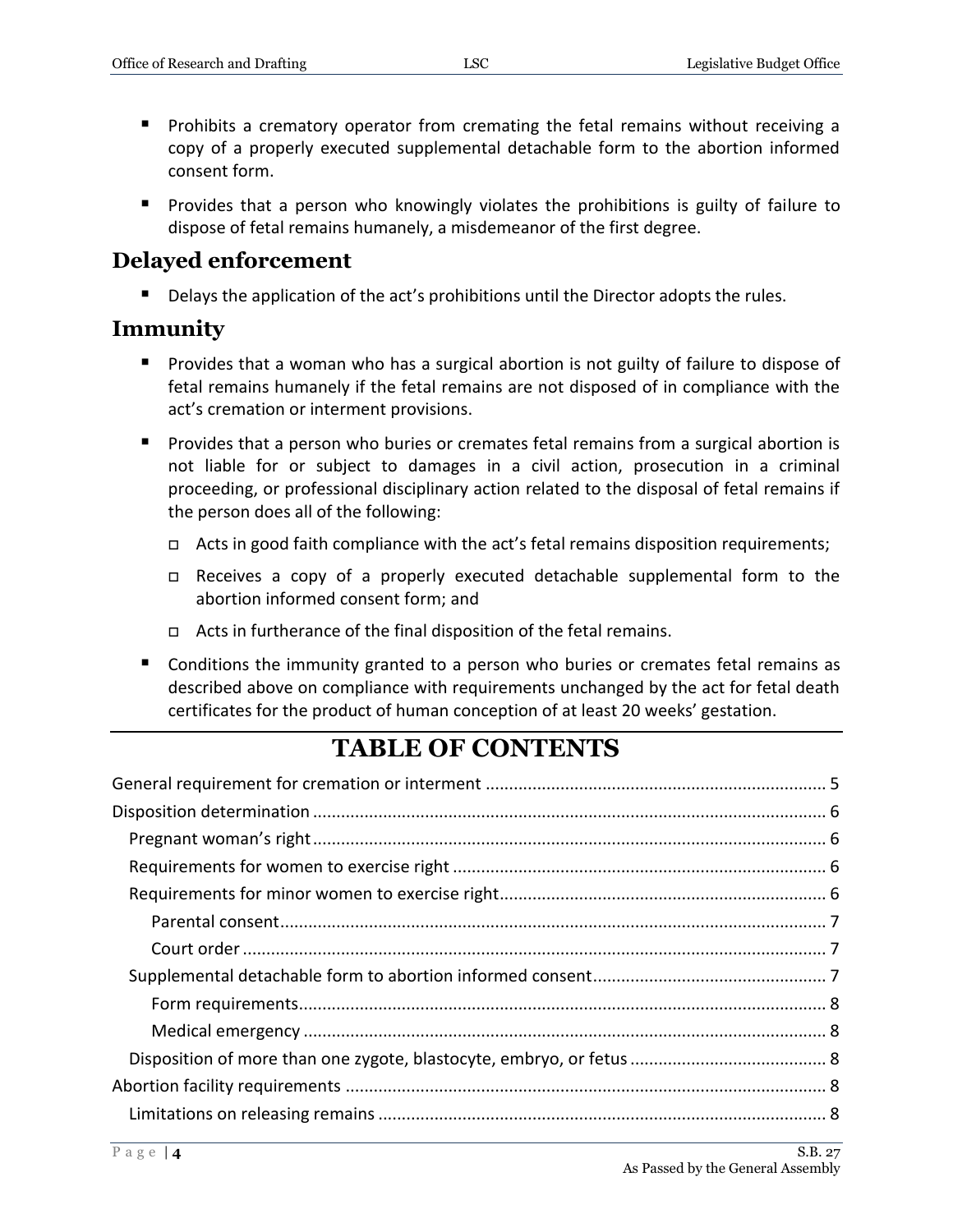Office of Research and Drafting LSC Legislative Budget Office

|--|--|

# **DETAILED ANALYSIS**

# <span id="page-4-0"></span>**General requirement for cremation or interment**

The act requires that the final disposition of fetal remains from a surgical abortion at an abortion facility be by cremation or interment. $1$ 

The act defines "fetal remains" as the product of human conception that has been aborted. If a woman is carrying more than one zygote, blastocyte, embryo, or fetus—such as in the incidence of twins or triplets— each zygote, blastocyte, embryo, or fetus, or any of its parts that is aborted, is a separate product of human conception that has been aborted. Under law unchanged by the act, "abortion" means the purposeful termination of a human pregnancy by

 $1$  R.C. 3726.02(A).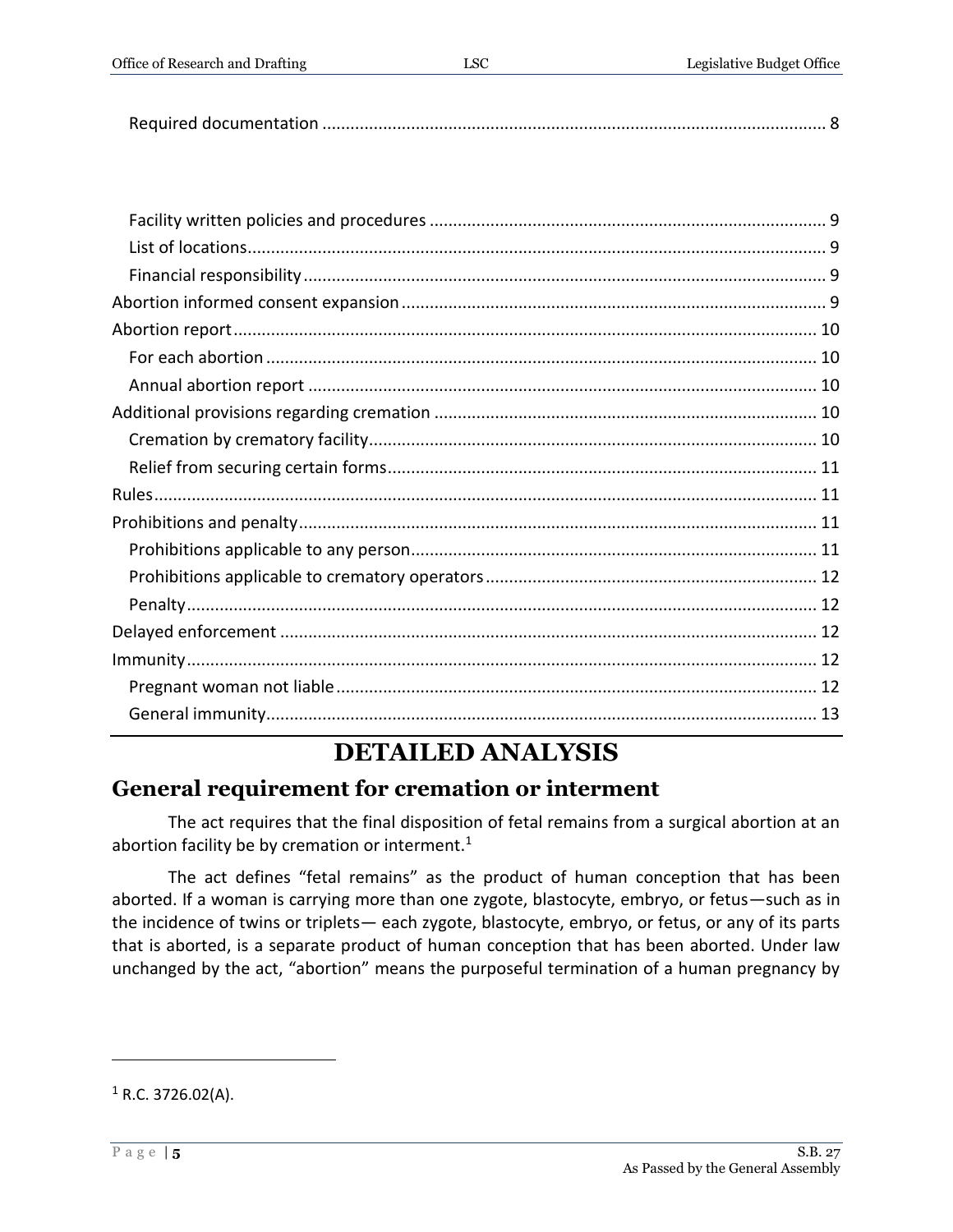any person, including the pregnant woman herself, with an intention other than to produce a live birth or to remove a dead fetus or embryo.<sup>2</sup>

The act defines "abortion facility" as a facility in which abortions are induced or performed that is an ambulatory surgical facility or any other facility in which abortion is legally provided.<sup>3</sup> Ambulatory surgical facilities are facilities (other than hospital emergency departments or physician, podiatrist, or dentist offices) that generally provide outpatient surgical services.<sup>4</sup> "Interment" means the burial or entombment of fetal remains.<sup>5</sup> "Cremation" means the technical process of using heat and flame to reduce human or animal remains to bone fragments or ashes or any combination thereof. "Cremation" includes processing and may include the pulverization of bone fragments.<sup>6</sup>

# <span id="page-5-0"></span>**Disposition determination**

# <span id="page-5-1"></span>**Pregnant woman's right**

The act grants a pregnant woman who has a surgical abortion the right to determine the following, regarding the fetal remains:

- 1. Whether the final disposition shall be by cremation or interment; and
- 2. The final location for the final disposition.

The act requires that a pregnant woman who has a surgical abortion be provided with a notification form informing the pregnant woman of the right to determine the final disposition of fetal remains and the available methods and locations for disposition.<sup>7</sup>

# <span id="page-5-2"></span>**Requirements for women to exercise right**

To exercise the final disposition right, a pregnant woman must express the determination in writing, using a form prescribed by the Director of Health (see below).<sup>8</sup>

If the woman does not desire to exercise the final disposition right, the abortion facility must determine whether final disposition will be by cremation or interment.<sup>9</sup>

#### <span id="page-5-3"></span>**Requirements for minor women to exercise right**

Under the act, a pregnant woman who is under 18, unmarried, and unemancipated may exercise the final disposition right by using the detachable supplemental form to the abortion

 $\overline{a}$ 

 $8$  R.C. 3726.04(A)(1) and 3726.14(C).

<sup>2</sup> R.C. 3726.01(C); R.C. 2919.11, not in the act.

 $3$  R.C. 3726.01(A).

 $4$  R.C. 3702.30(A)(1), not in the act.

 $5$  R.C. 3726.01(D).

 $6$  R.C. 3726.01(B); R.C. 4717.01(M), not in the act.

 $7$  R.C. 3726.03 and 3726.14(A).

 $9$  R.C. 3726.04(A)(2).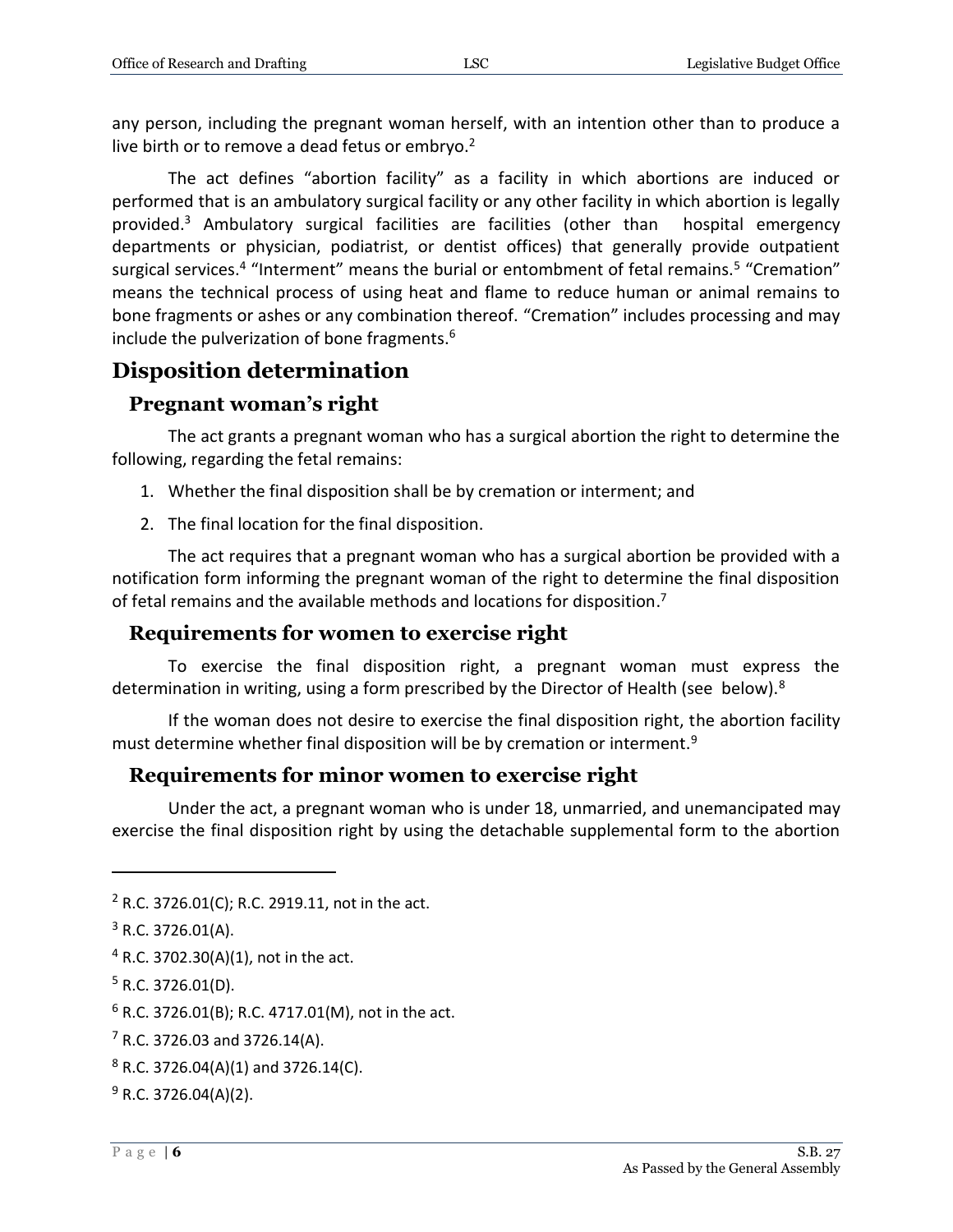informed consent form (see below), if she also obtains parental consent or a court has issued an order authorizing the abortion without parental consent.

#### **Parental consent**

<span id="page-6-0"></span>The act requires that the parental consent must be made in writing using a form prescribed by the Director of Health. One of the woman's parents, guardian, or custodian may give parental consent.<sup>10</sup>

#### **Court order**

<span id="page-6-1"></span>The act does not require parental consent if the abortion was authorized by a court without parental consent.<sup>11</sup> Under law unchanged by the act, a pregnant woman who is under 18, unmarried, and unemancipated generally needs consent of a parent, guardian, or custodian for her abortion. But, the minor may seek a court order authorizing the minor to consent, or the court to consent on behalf of the minor, to the abortion. Continuing law provides two court processes for a minor to use to obtain an abortion without parental consent, with some confusion as to which one applies.<sup>12</sup> The act addresses the confusion by permitting consent under either process.

#### <span id="page-6-2"></span>**Supplemental detachable form to abortion informed consent**

The act appends the final disposition determination to the abortion informed consent requirements under continuing law. Under this law, retained by the act, a woman must sign a form consenting to the abortion and certifying that she received certain information and materials and that she consents to the particular abortion voluntarily, knowingly, intelligently, and without coercion. The act adds that she must, if the abortion is to be performed or induced surgically, also certify, the following:  $13$ 

- That she has been provided with the notification form informing her of the right to determine the final disposition of fetal remains and the available methods and locations for such disposition; and
- That, if she desires to exercise her right to make a final disposition, she has completed the final disposition determination using a supplemental detachable form.

 $\overline{a}$ 

 $13$  R.C. 2317.56(B)(4)(c) and (d).

 $10$  R.C. 3726.04(B)(1) and 3726.14(B).

 $11$  R.C. 3726.04(B)(2).

 $12$  R.C. 2151.85(A), 2919.12, 2919.121(C), and 2919.122, not in the act. Ohio law states that if the operation of R.C. 2919.121, one of the statutes providing for parental and judicial consent, is enjoined, then R.C. 2919.12(B), the other statute that provides for parental consent and refers to another judicial consent statute under R.C. 2151.85, applies in its place (R.C. 2919.122). A single provision of R.C 2919.121 was held unconstitutional. But, the court found that the unconstitutional provision was severable from the rest of the statute (see *Cincinnati Woman's Services v. Taft*, 468 F.3d 361 (6th Cir. 2006)).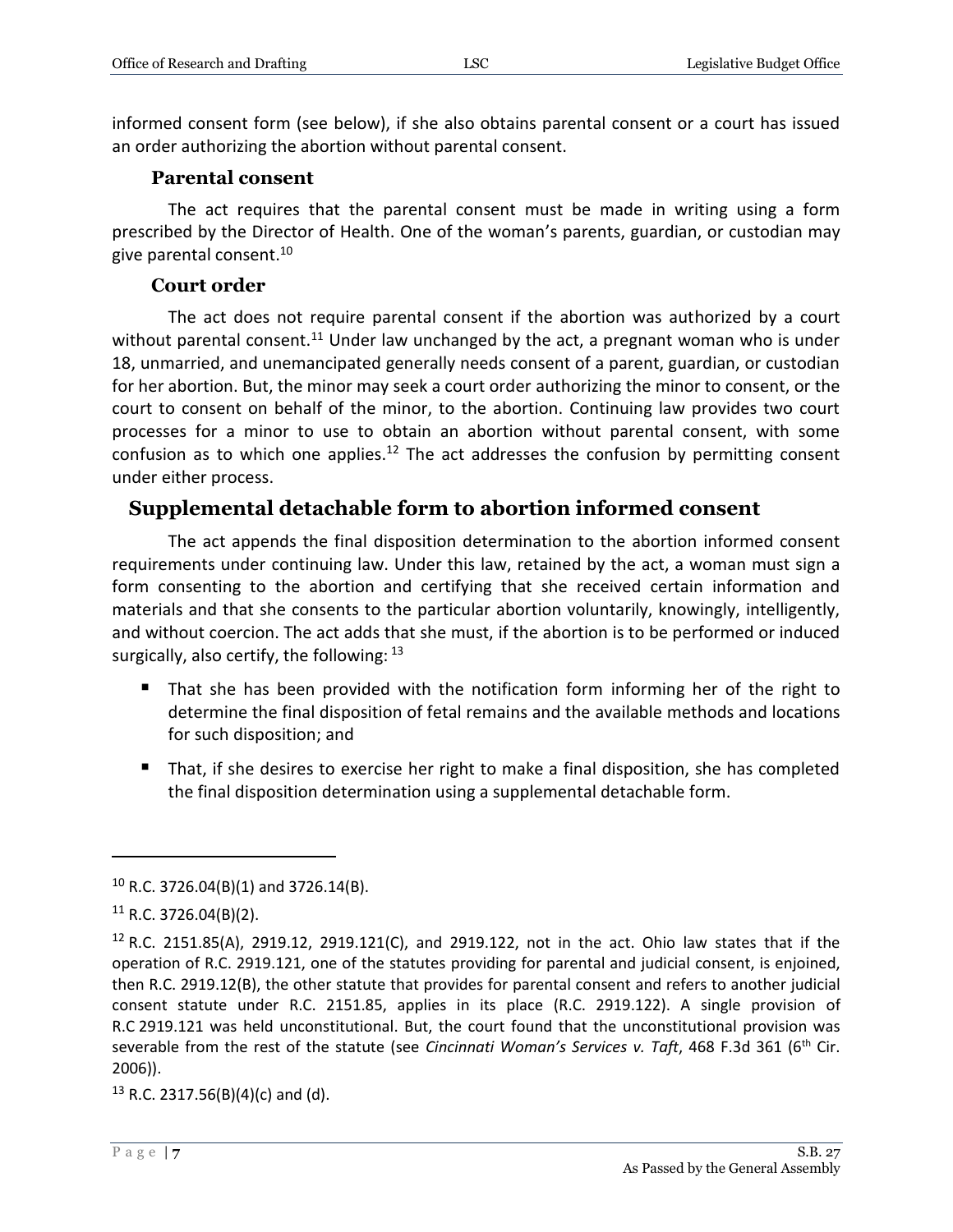#### **Form requirements**

<span id="page-7-0"></span>The act requires the Director of Health to prescribe the detachable supplemental form to meet the following requirements:

- Indicates whether the pregnant woman indicated a preference for the method of disposition of the fetal remains and the preferred method selected;
- Indicates whether the pregnant woman indicated a preference for the location of disposition of the fetal remains;
- **Provides for the signature of the physician who is to perform or induce the abortion;**
- **Provides for a medical identification number for the pregnant woman but does not** provide for the pregnant woman's printed name or signature.<sup>14</sup>

#### **Medical emergency**

<span id="page-7-1"></span>The act also requires the Director to prescribe procedures for when a medical emergency or medical necessity prevents the pregnant woman from completing the detachable supplemental form. The procedures must provide for completion of the form a reasonable time after the medical emergency or medical necessity has ended.<sup>15</sup>

#### <span id="page-7-2"></span>**Disposition of more than one zygote, blastocyte, embryo, or fetus**

The act requires a pregnant woman carrying more than one zygote, blastocyte, embryo, or fetus, who desires to exercise her right to determine disposition of the remains, to complete a detachable supplemental form to the abortion informed consent form for each zygote, blastocyte, embryo, and fetus that will be aborted. If parental consent to the determination is required (see above), the pregnant woman obtaining the consent must use one consent for each zygote, blastocyte, embryo, and fetus. A disposition determination form that covers more than one zygote, blastocyte, embryo, or fetus is invalid.<sup>16</sup>

# <span id="page-7-3"></span>**Abortion facility requirements**

#### <span id="page-7-4"></span>**Limitations on releasing remains**

Under the act, an abortion facility is prohibited from releasing the fetal remains from a surgical abortion, or arranging for their cremation or interment, until it obtains a final disposition determination and, if applicable, parental consent.<sup>17</sup>

#### <span id="page-7-5"></span>**Required documentation**

The act requires an abortion facility to document in the pregnant woman's medical record the final disposition determination made and, if applicable, the parental consent for the

 $14$  R.C. 3726.14(C)(1).

 $15$  R.C. 3726.14(C)(2).

 $16$  R.C. 3726.041 and 3726.042.

<sup>&</sup>lt;sup>17</sup> R.C. 3726.05.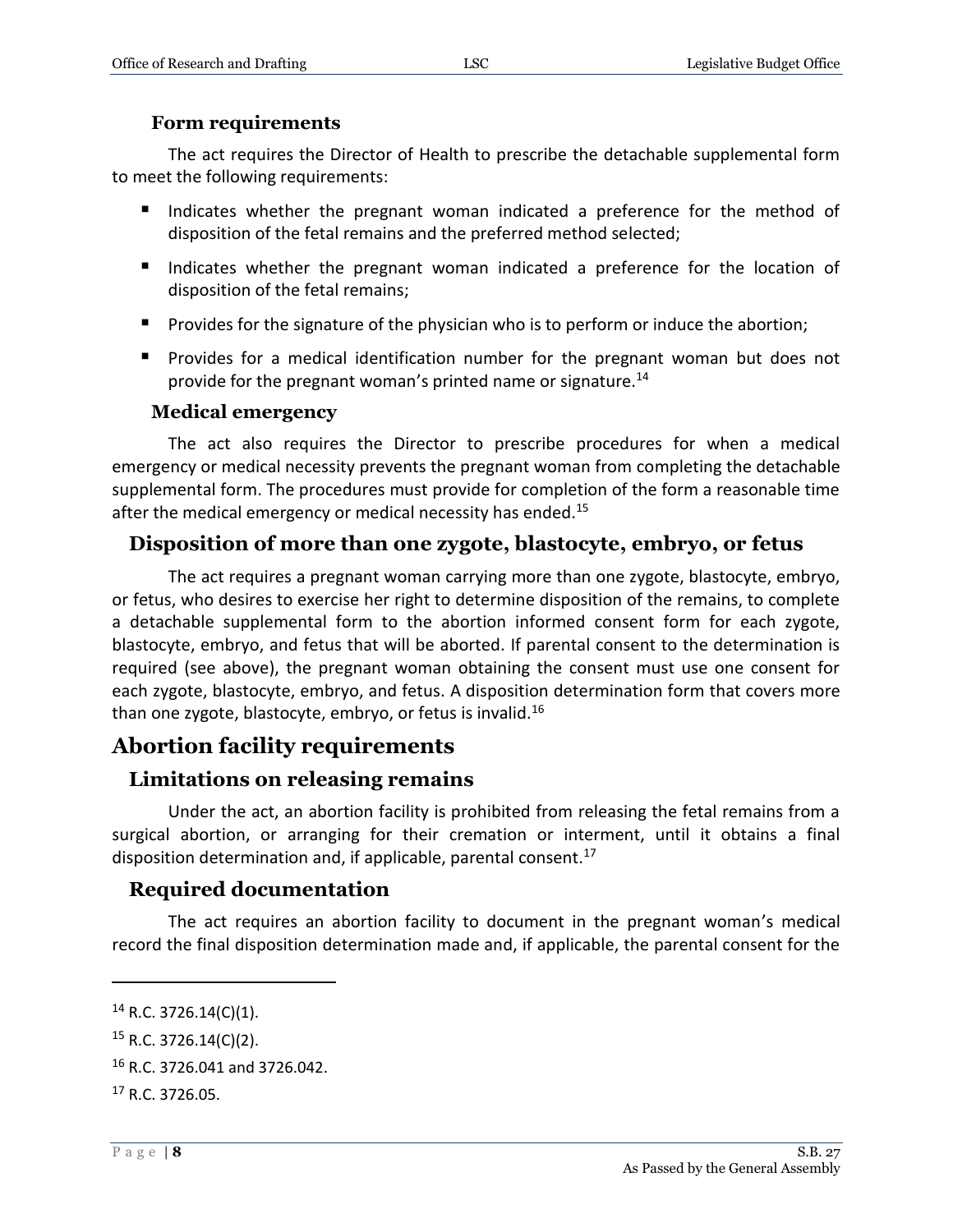disposition determination. A facility also must maintain evidentiary documentation demonstrating the date and method of the disposition of all fetal remains from surgical abortions performed or induced in the facility.<sup>18</sup>

#### <span id="page-8-0"></span>**Facility written policies and procedures**

The act requires an abortion facility to have written policies and procedures for cremation or interment of fetal remains from surgical abortions performed or induced in its facility.<sup>19</sup>

#### <span id="page-8-1"></span>**List of locations**

An abortion facility must also develop and maintain a written list of locations at which it provides or arranges for the final disposition of fetal remains from surgical abortions.<sup>20</sup>

#### <span id="page-8-2"></span>**Financial responsibility**

Under the act, an abortion facility must pay for the cremation or interment of fetal remains from a surgical abortion performed at that facility. However, if the disposition determination identifies a location for final disposition other than one provided by the abortion facility, the pregnant woman is responsible for the costs related to the final disposition of the fetal remains at her chosen location.<sup>21</sup>

# <span id="page-8-3"></span>**Abortion informed consent expansion**

The act makes changes to the law governing abortion informed consent. First, it requires a physician to meet with the pregnant woman 24 hours before abortion inducement or performance to inform her: (1) of the probable gestational age of the zygote or blastocyte to be aborted, and (2) that the family planning and gestational development material given to her at the meeting also describes the zygote and blastocyte. Previous law only required that information be provided in each instance about an embryo or fetus, but not the zygote or blastocyte. The probable gestational age is the age at the time of the meeting, in the judgment of the physician, with reasonable probability.  $22$ 

Second, the act requires the abortion informed consent form, including the detachable supplemental form to the abortion informed consent form, to be completed for each zygote, blastocyte, embryo, or fetus to be aborted and requires the pregnant woman to sign each one.<sup>23</sup>

<sup>18</sup> R.C. 3726.10 and 3726.11. <sup>19</sup> R.C. 3726.12.  $20$  R.C. 3726.13.  $21 R.C. 3726.09.$ <sup>22</sup> R.C. 2317.56(A)(3), (B)(1)(b), and (B)(2)(c).

 $23$  R.C. 2317.56(B)(4)(d).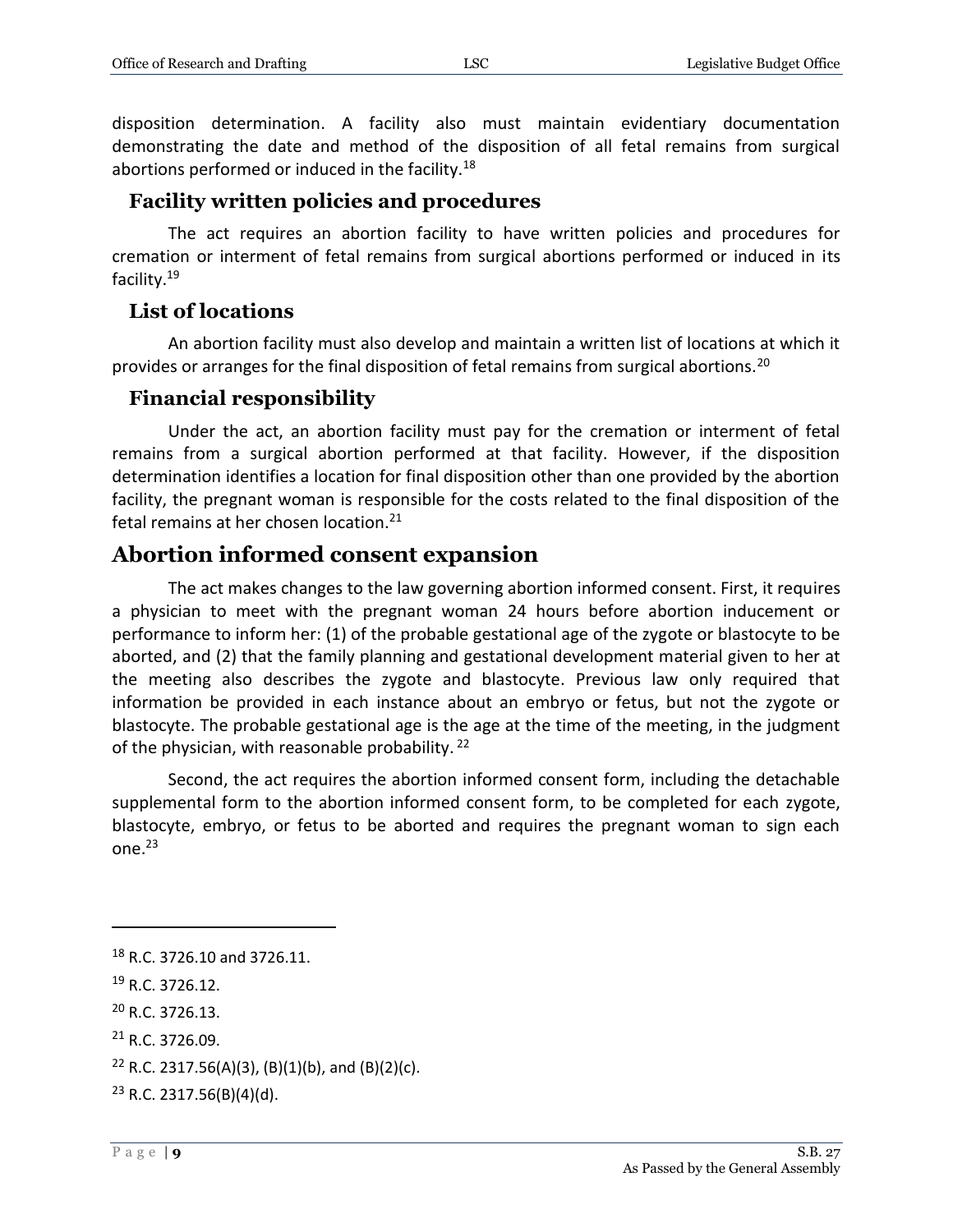# <span id="page-9-0"></span>**Abortion report**

### <span id="page-9-1"></span>**For each abortion**

When the attending physician for a surgical abortion completes an "abortion report," the act requires the physician to also include the method of final disposition of the fetal remains. Additionally, the act amends the report requirements to specify gestational stages. For example, a physician must report the number of zygotes, blastocytes, embryos, or fetuses a woman has previously aborted, rather than simply the number of abortions, as was previously specified in the law. The act retains requirements that this report must be completed for each abortion the physician performs. The report must be confidential and not contain the woman's name. $24$ 

#### <span id="page-9-2"></span>**Annual abortion report**

Under law unchanged by the act, by October 1 of each year, the Department of Health must issue an annual report of the abortion data reported for the previous calendar year. The act requires that the annual report include the total number of zygotes, blastocytes, embryos, or fetuses that were aborted. Previously, the law simply required the report to include the total number of abortions. The act also requires that the number of abortions performed be sorted by the number of zygotes, blastocytes, embryos, or fetuses previously aborted by the woman on whom the abortion was performed. Previous law only required that the sorting be of the number of abortions performed on the woman.<sup>25</sup>

# <span id="page-9-3"></span>**Additional provisions regarding cremation**

# <span id="page-9-4"></span>**Cremation by crematory facility**

The act requires that the cremation of fetal remains from a surgical abortion at an abortion facility must be performed in a crematory facility, in compliance with R.C. Chapter 4717 (prescribing crematory facility regulation).<sup>26</sup> A "crematory facility" is defined as the physical location at which a cremation chamber is located and the cremation process takes place. "Crematory facility" does not include an infectious waste incineration facility having a license under Ohio law governing hazardous and solid wastes. Nor does it include a solid waste incineration facility having a license under that law and is also authorized to treat infectious wastes, in connection with incineration of body parts other than dead human bodies that were donated for medical education or research.<sup>27</sup>

<sup>24</sup> R.C. 3701.79(C).

<sup>&</sup>lt;sup>25</sup> R.C. 3701.79(I)(1)(a) and (c)(ix).

<sup>26</sup> R.C. 3726.02(B).

<sup>&</sup>lt;sup>27</sup> R.C. 3726.02(C); R.C. 4717.01(K), not in the act.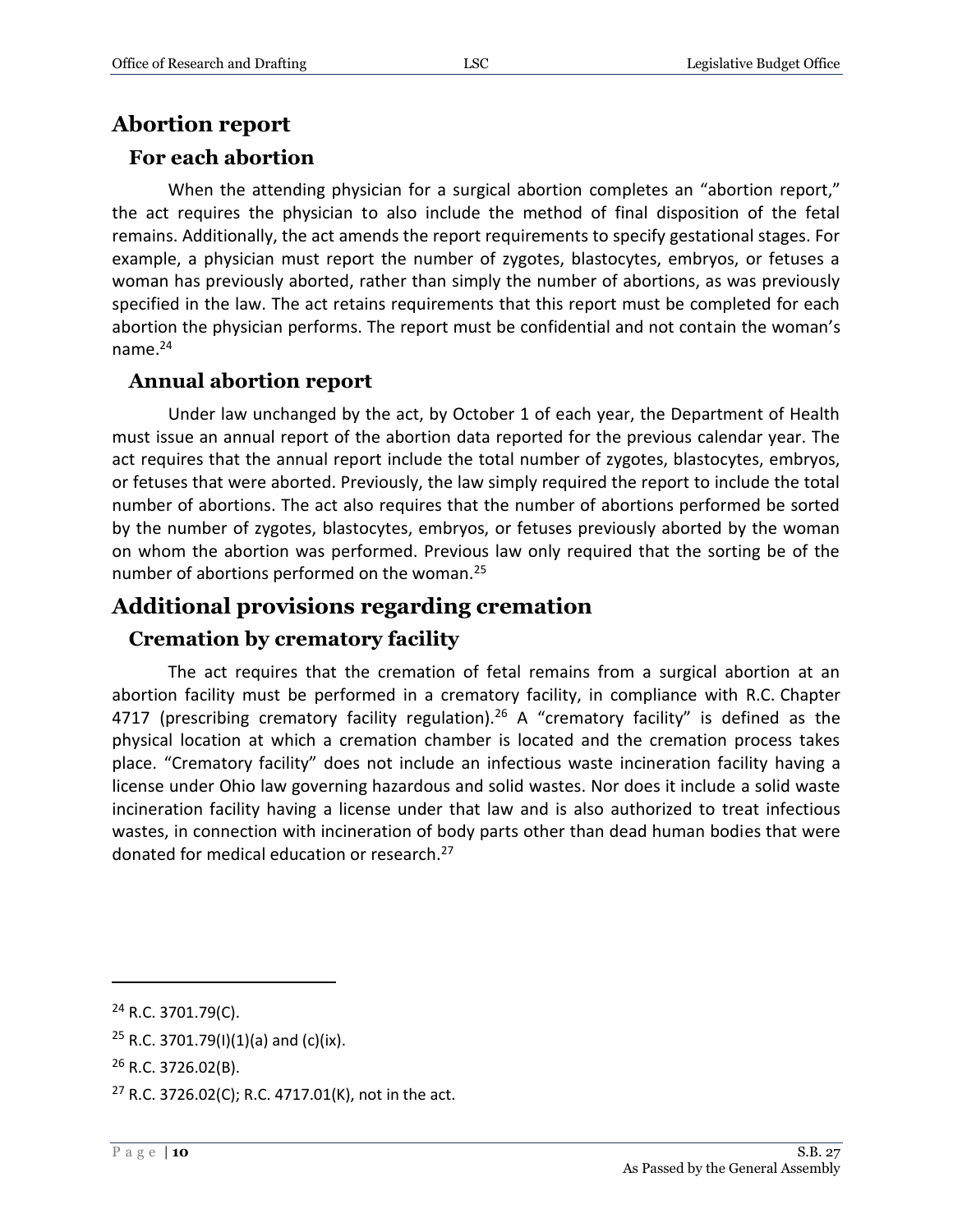#### <span id="page-10-0"></span>**Relief from securing certain forms**

Under the act, a crematory operator that cremates fetal remains for an abortion facility is not required to secure a death certificate, burial or burial-transit permit, or a cremation authorization form to cremate fetal remains.<sup>28</sup>

# <span id="page-10-1"></span>**Rules**

The act requires the Director of Health, in accordance with the Administrative Procedure Act (R.C. Chapter 119), to adopt certain rules necessary to carry out the act's fetal remains disposition provisions, by July 6, 2021. Specifically, the Director must adopt rules that prescribe the following:<sup>29</sup>

- The notification form informing pregnant women who seek surgical abortions of the following:
	- The right to determine final disposition of fetal remains; and
	- $\Box$  The available options for locations and methods for the disposition of fetal remains.
- The parental consent form;
- The detachable supplemental form to the abortion informed consent form; and
- **Procedures for subsequent completion of the detachable supplemental form in cases of** medical emergency or necessity.

Under law retained by the act, the Director must adopt rules relating to abortions and the humane disposition of the product of human conception. The act requires these rules to be consistent with the act's requirements for cremation and interment.<sup>30</sup>

# <span id="page-10-2"></span>**Prohibitions and penalty**

#### <span id="page-10-3"></span>**Prohibitions applicable to any person**

The act prohibits any person from failing to comply with the following provisions: $31$ 

- The requirement that final disposition of fetal remains from a surgical abortion must be by cremation or interment;
- The requirement that cremation of fetal remains must be in a crematory facility, in compliance with R.C. Chapter 4717 (including compliance with the prohibitions applicable to crematory operators discussed below);

<sup>28</sup> R.C. 4717.271(B).

<sup>29</sup> R.C. 3726.14.

<sup>30</sup> R.C. 3701.341.

 $31$  R.C. 3726.99(A).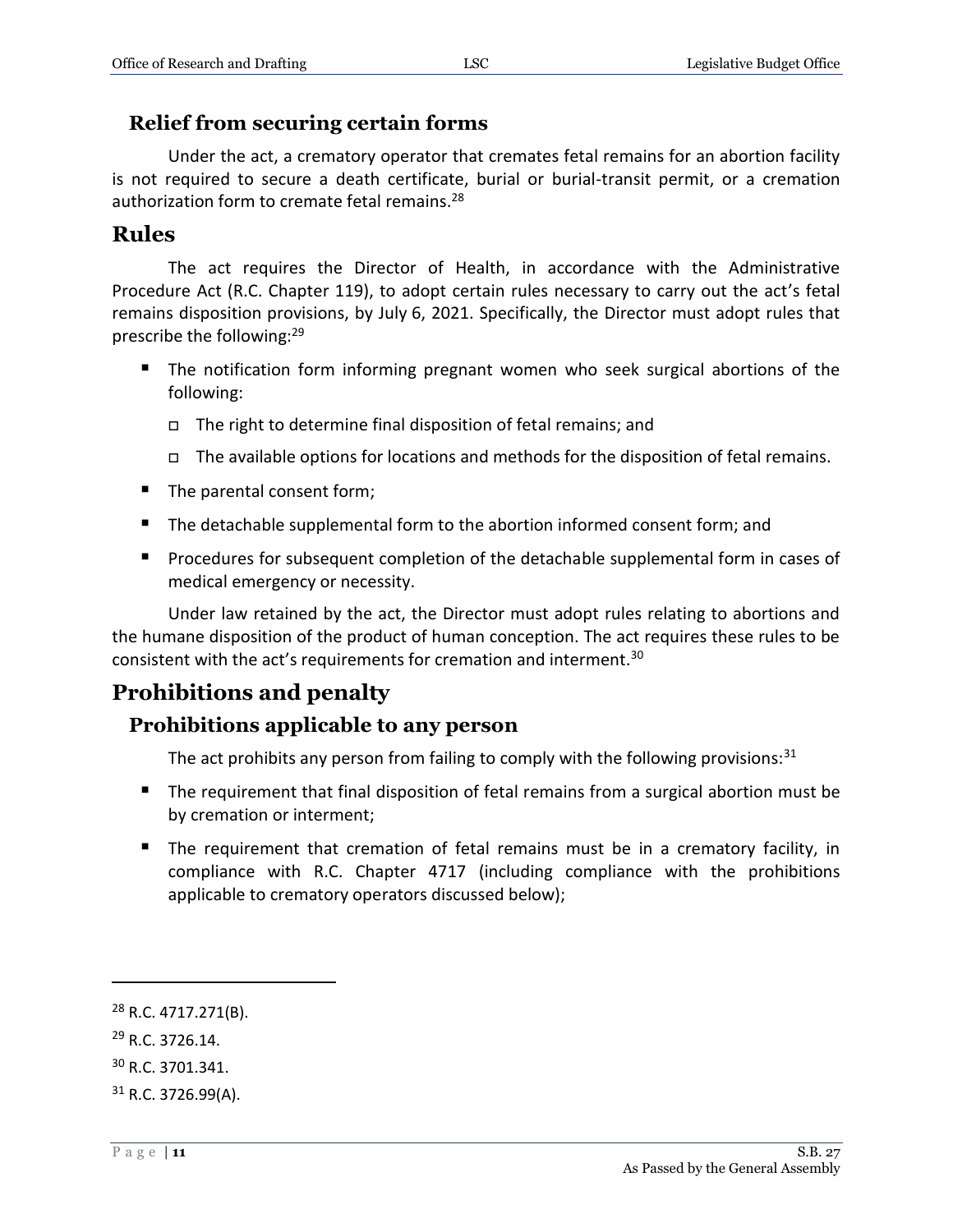- The limitation that an abortion facility may not release fetal remains, or arrange for their cremation or interment, until it obtains a final disposition determination made and, if applicable, the parental consent;
- **The requirement that an abortion facility must document in the pregnant woman's** medical record the final disposition determination made and, if applicable, the parental consent made; and
- The requirement that an abortion facility must maintain evidentiary documentation demonstrating the date and method of the disposition of all fetal remains.

#### <span id="page-11-0"></span>**Prohibitions applicable to crematory operators**

The act prohibits a crematory operator that cremates fetal remains (for an abortion facility regulated by the act) from disposing, arranging for disposal, or arranging for the transfer for disposal of the cremated fetal remains if the disposal is by means other than:

- **Placing them in a grave, crypt, or niche;**
- Scattering them in any dignified manner, including a memorial garden, at sea, by air, or at a cemetery scattering ground; or
- Any other lawful manner.

The act also prohibits such a crematory operator from cremating those remains without receiving a copy of a properly executed supplemental detachable form to abortion informed consent.<sup>32</sup>

#### <span id="page-11-1"></span>**Penalty**

Whoever knowingly violates any of the above prohibitions is guilty of failure to dispose of fetal remains humanely, a misdemeanor of the first degree.<sup>33</sup>

#### <span id="page-11-2"></span>**Delayed enforcement**

The act provides that the prohibitions described above will not apply until the Director adopts the rules required under the act.<sup>34</sup>

#### <span id="page-11-3"></span>**Immunity**

#### <span id="page-11-4"></span>**Pregnant woman not liable**

The act provides that a pregnant woman is not guilty of committing, attempting to commit, complicity in the commission of, or conspiracy in the commission of a violation of the

<sup>32</sup> R.C. 3726.02(B) and 4717.271(A).

<sup>33</sup> R.C. 3726.99(B).

 $34$  Section 3.